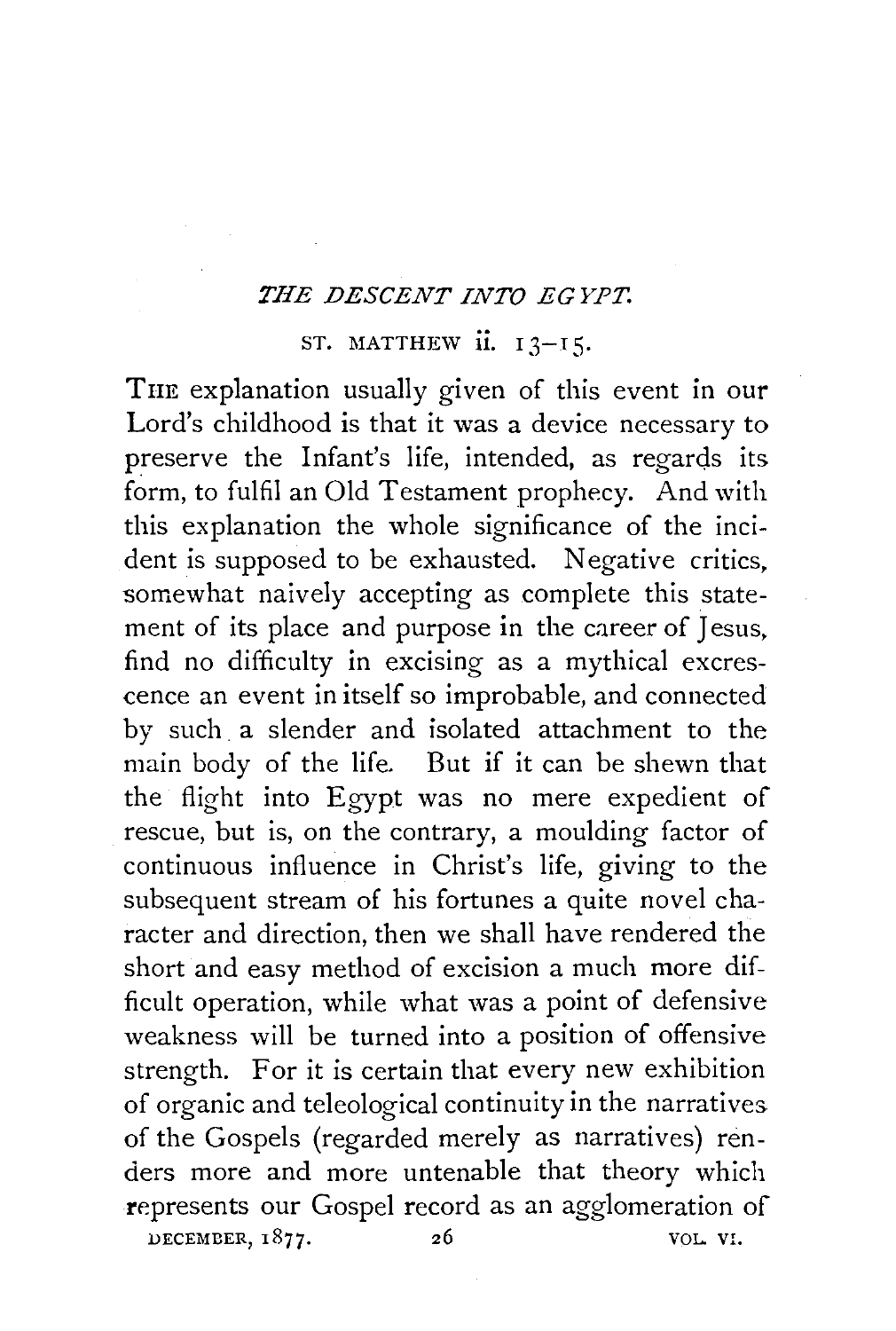myths sporadically produced in time and space, and randomly crystallized upon a slender thread of actual history. An adequate exposition is commonly the best apologetic.

The Divine purpose of our Lord's incarnation required that during his days on earth He should share the experience of ordinary human life. It was therefore essential that He should not be recognized and treated as superhuman. The prince who will really become acquainted with the slights poverty endures must do so *incognito.* And his *incognito* must not be a public secret, but an impenetrable and unsuspected disguise. Therefore it is that, in the Old Testament, the prophetic foreshadowings of the Messiah's intrinsic grandeur are so obscure and imperfect. Therefore it is that all through his ministry He veiled his glory, habitually calling Himself, not the Son of God, but the Son of Man. Had He perpetually flashed the brightness of his glory in men's eyes, it would have been impossible for the Divine Will to be executed, that by wicked hands the Lord of Glory should be crucified and slain. Had not his inner grandeur been so carefully shrouded that, not only the people, but also his friends and disciples, so far from treating Him as a superhuman being, habitually regarded Him as a man like themselves, that other Divine purpose had been frustrated which decreed that He should be in all points tried like as we are ; a decree that secured for Him that normal human experience which, acquired on earth, has been carried to heaven, and through the memory of which He can still be touched with the feeling of our infirmities.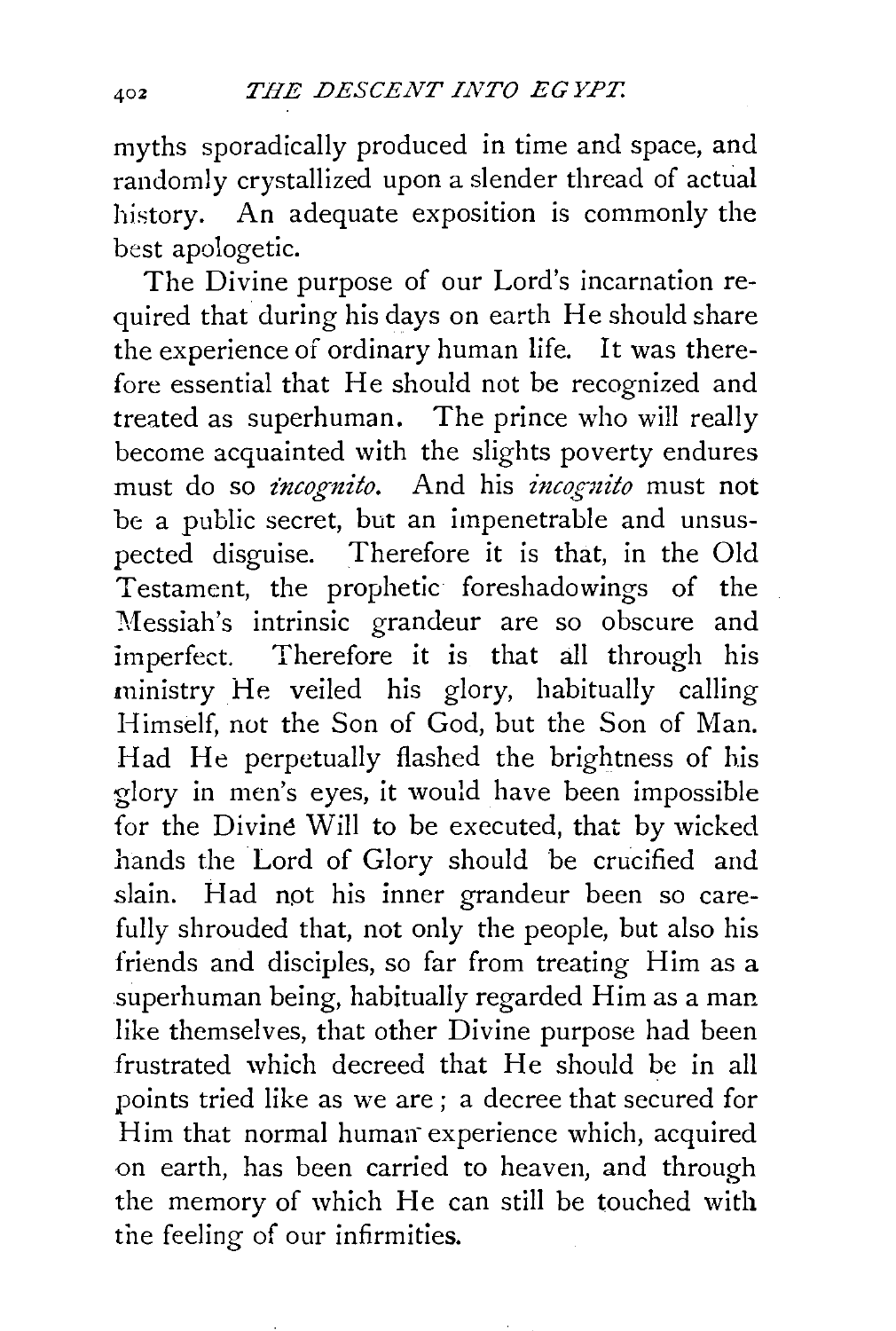This principle in the providential ordering of the -circumstances of our Lord's life seems to furnish the due to a right understanding of the place and purpose of the Descent into Egypt. For, as a matter of fact, the Egyptian exile had a quite paramount influence in procuring for Jesus the social and moral environ--ment indispensable for the acquisition of such an ex- :perience. So far from being determined by Herod's deadly designs, and having its powers exhausted in the rescue of the Holy Child, the tyrant's hate was only its occasion, while its real purpose was to exert .a decisive and abiding effect on the immediate and <future setting of the Saviour's earthly career, so ,fashioning it as to accomplish the Divine design. 'Thus, instead of being a detail of subsidiary interest. it is practically the most important occurrence in the Infancy; and our estimate of it must be shaped accordingly. We must consider it, not as a temporary expedient whose value is spent in obviating a threatened danger, but as a fountain-head of far-reaching influence-a momentous fact whose *raison d'etre* is to be sought, not in its evanescent occasion, but in its prospective action. We are dealing, not with an effect, but with a cause, having its face not turned to the past but directed to the future. It is not a simple episode, but a crisis and a turning-point, in our Lord's ·career.

That it *is* a real crisis, and not merely an episode, a glance at the history reveals. For it makes a clear break and division in the life, so that the parts on either side are distinct and dissimilar. The stream is indeed deflected, and placed on quite another plane of movement. Up to this point his advent in the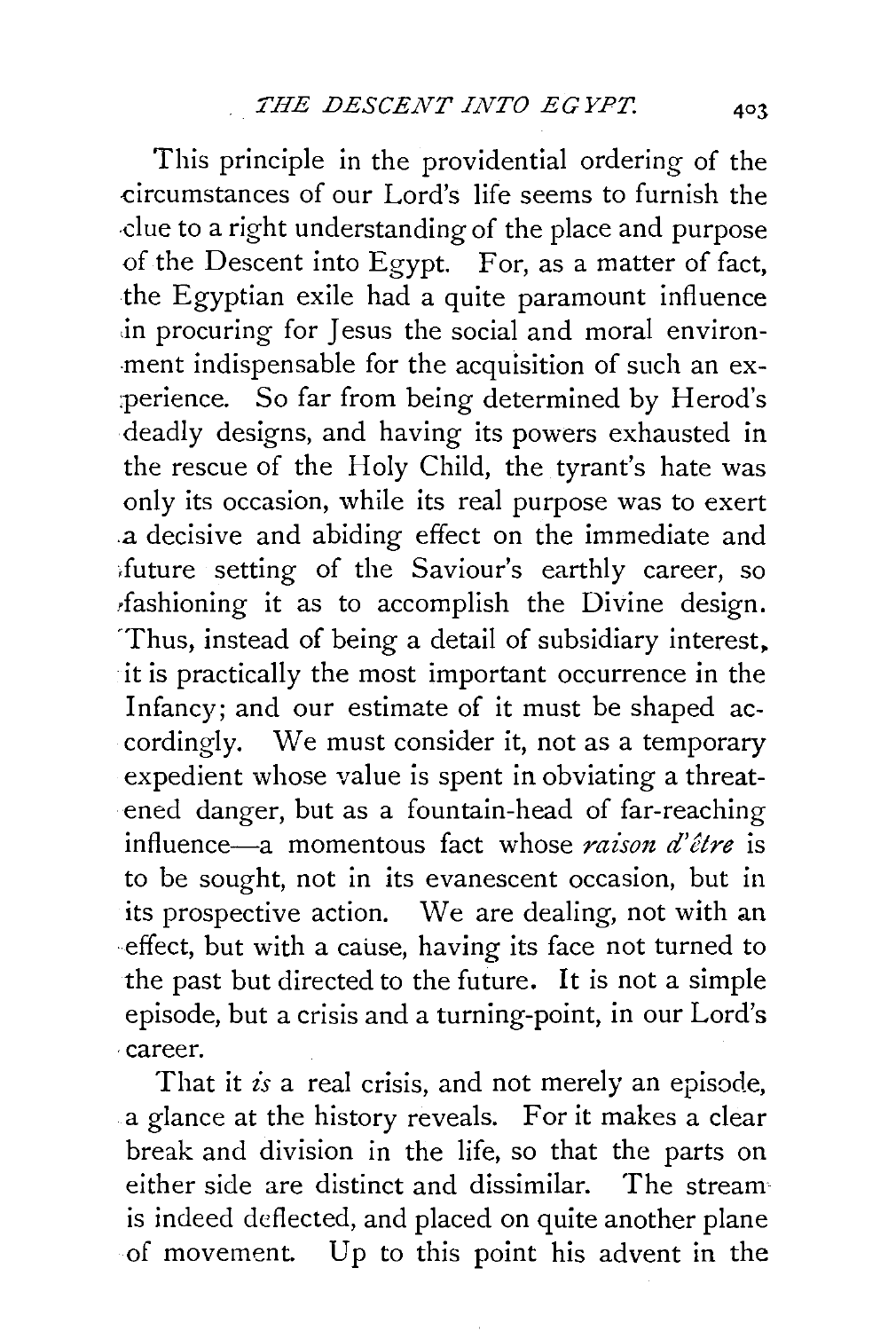world had been signalized by startling portents, *by*  miraculous annunciations, by angelic carols, by mysterious stars. Shepherds hasten to worship at his cradle, wise men come to wonder and adore, venerable seers and saintly women greet Him with prophetic ecstasy and holy gladness; so that even Jerusalem began to be stirred with awe and expectation. Suddenly, from all this atmosphere of marvel and adoration, with strange contrast of terror and helplessness, the Infant is snatched away in hurried midnight flight to Egypt; whence, after a period of concealment, He is brought bqck, not to Bethlehem,, where his fame still lingered, but to secluded Nazareth, where the wonder of his birth was quite unknown. And now, in this new plane and section of his life, no portents declare his exalted character, no adoring crowds kneel before Him. Quietly He grows up in a humble home, treated as an ordinary child by his parents, by his companions, and by the whole circle of his neighbours, who do not even suspect his miraculous advent, nor know the high prophecies that heralded his ministry.

What were the reasons for this abrupt and remarkable transition ? I think they are these. It was meet that his birth should be marked by marvels ; needful that the parents' faith in their Child's grand destiny should be aroused by prophecy, miracle, and adoration; good, too, that in Bethlehem and Jerusalem expectation should be awakened, and the hearts of waiting saints comforted. But it was meet, also, and imperative, that after a certain point all this should cease ; for, otherwise, the Divine plan of his life could not have been carried out. Had no Herod's jealous.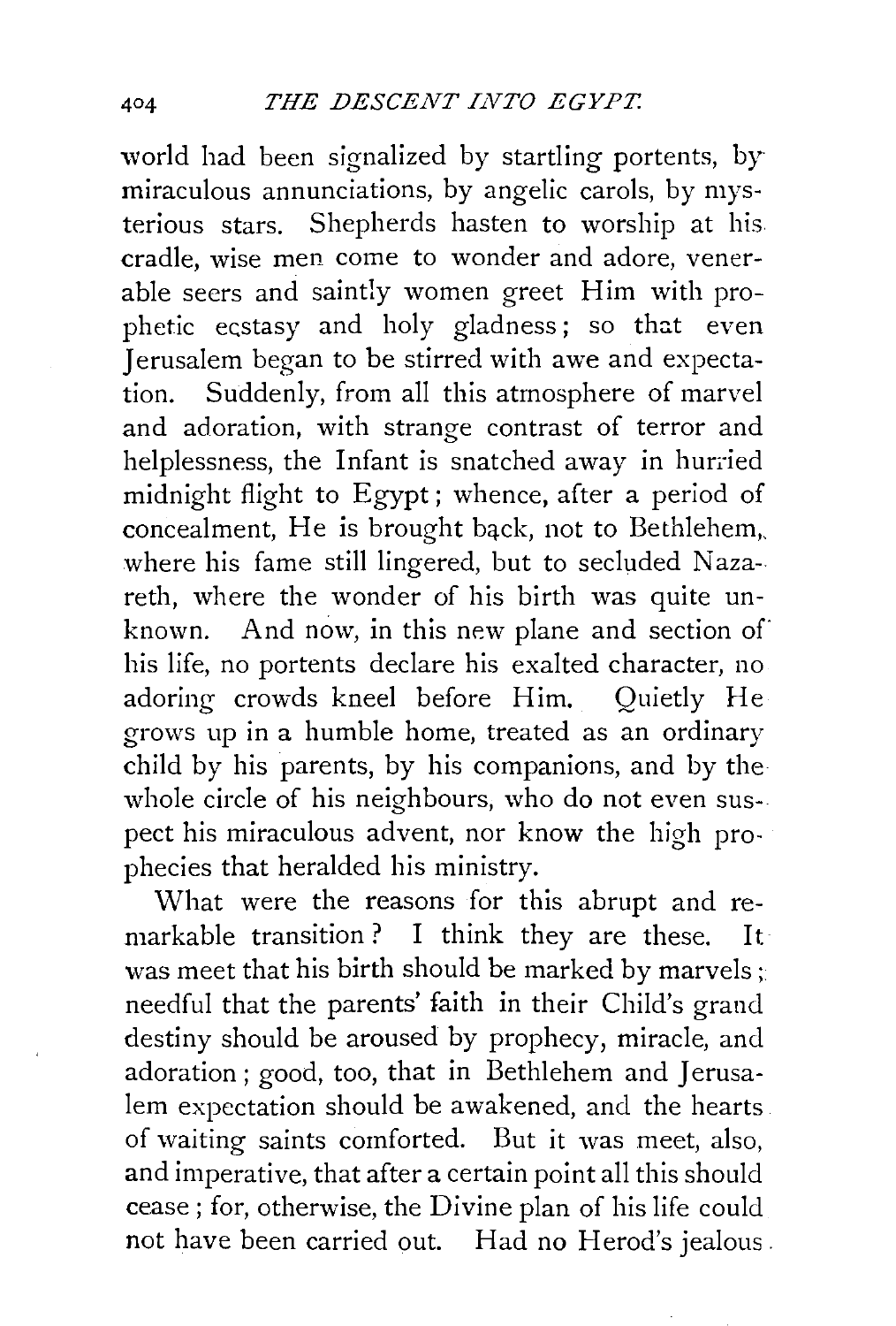fear put an end to the glory and acclamation, had portents continued to force men, by an overawing blaze of splendour, to recognize the Infant King, how different would have been his career! Forced into such premature publicity, accepted as the Christ on such unsatisfactory grounds, claimed by men whose Messianic hopes were earthly and ambitious, He could never have known the simple life of a lowly human child, the tenderness of a mother's love, the trials and temptations, the thoughts, hopes, and fears of ordinary boyhood, youth, and manhood. He could not have acquired that natural human experience and discipline which He came to acquire. He might have been the great Messianic King, adored by his countrymen, but not the Man of Sorrows, acquainted with grief. He could not have lived his life of humiliation, nor died his atoning death of shame.

It was indispensable, therefore, that the career of the miraculous Child should be transferred from the piane of marvel and publicity in which it was moving to the secluded and obscure level on which the children of men obtain their earlier training and experience. It was necessary that He should be withdrawn from the notoriety which was already becoming dangerous, and placed in retirement, where He would be unrecognized, and secure alike from intrusive adulation and impatient expectancy. But this change of environment could not possibly be accomplished at Bethlehem. Nor, indeed, as regards the parents, could it be secured without a seeming reversal of their hopes. How then could the task of extricating the Child, and diverting the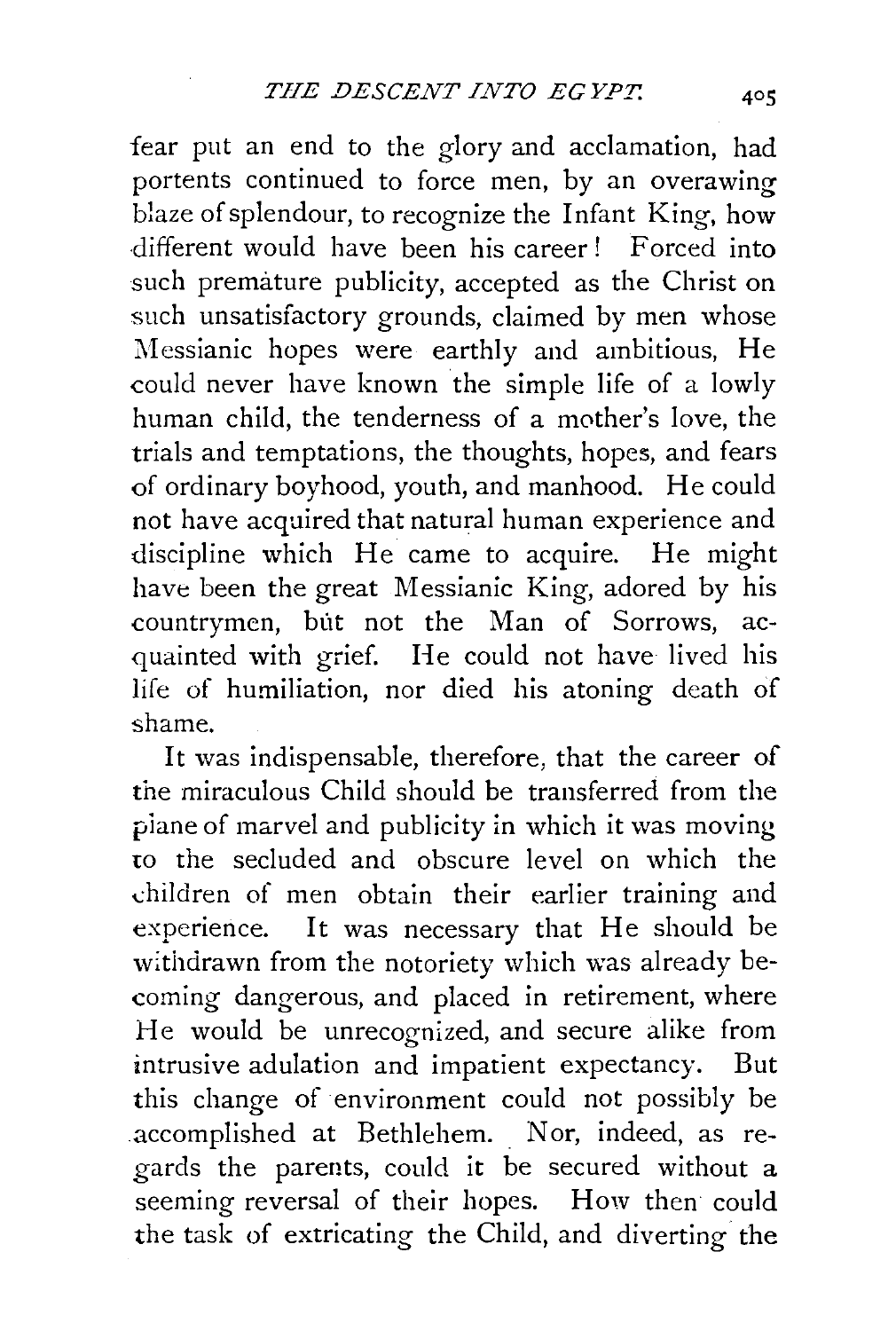stream of his fortunes into the new channel, have been better accomplished than by the sudden forced departure in ignominious flight from Bethlehem, the compulsory concealment for a considerable period in Egypt, and the subsequent return to the quiet and seclusion of Nazareth? It was a sort of catastrophe which, as nothing less could have done, carried his life into a new atmosphere, making a great and definitive break in the course of events, rescuing his youth from the eager but misguided enthusiasm of the people, constraining his very parents to reticence till the time for manifesting Himself had come, and .procuring for Him the possibility of a normal experience of human existence.

As an instance of the wide and far-reaching effects of this occurrence of our Lord's infancy in determining the subsequent external mould and setting wherein his experiences were formed, consider the powerful and continuous influence it must have had in fashioning the attitude of Mary and Joseph towards the wondrous Child of promise. Besides the very practical lesson on the prudence of keeping to themselves the marvellous escort of wonder and bope with which He had been ushered into the world, this abrupt and harsh vicissitude of fortune must have had a large and potent effect on their personal dispositions, and on their relation to their Charge. Possessed as they then were with worldly and unspiritual notions of the Messianic King, had not the splendour of the dawn been quickly dashed with storm and gloom, they might have cherished in their hearts thoughts of ambition, selfish dreams, and arrogant hopes, which would have made a discord in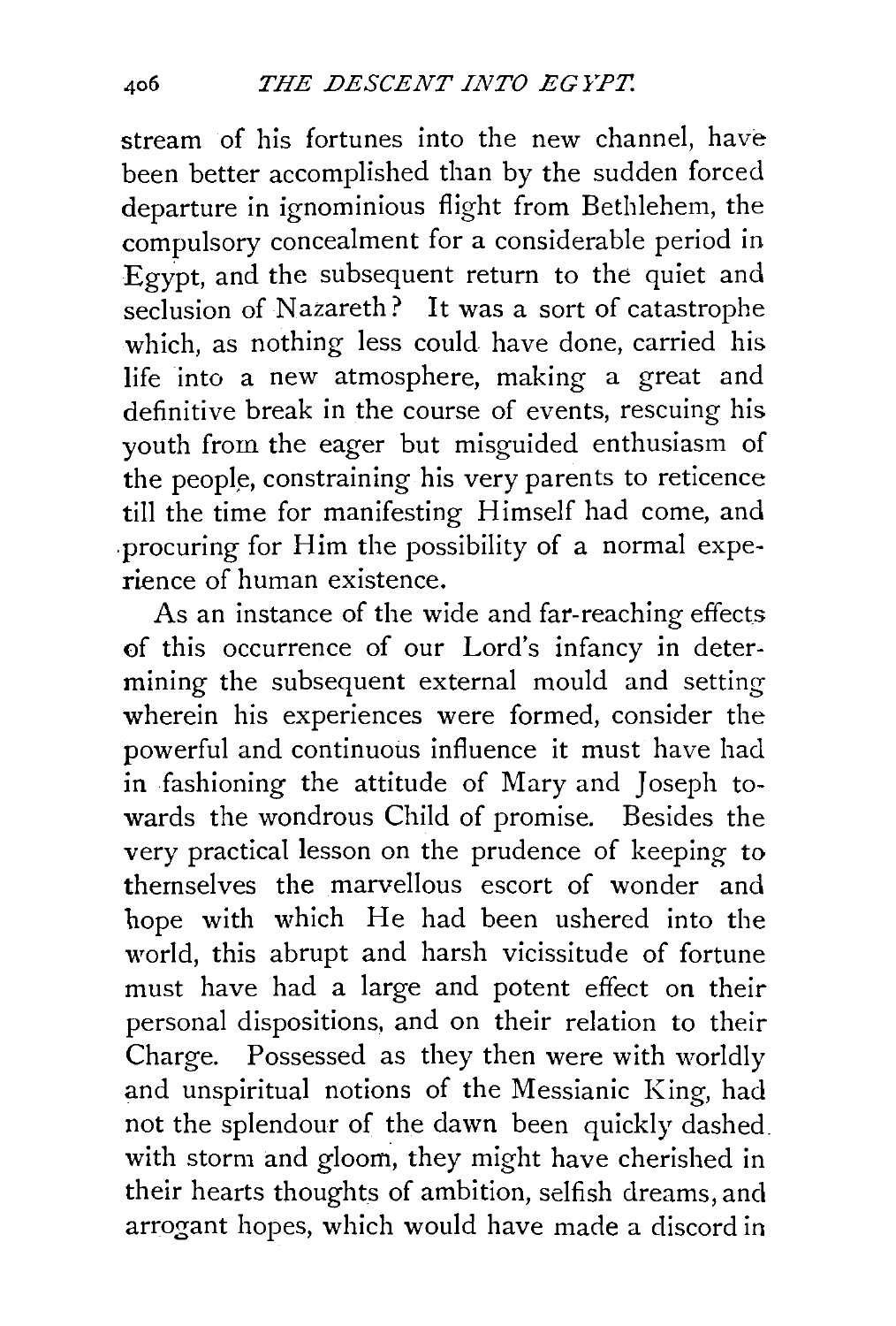the music of that holy childhood, and, intruding prematurely and mistakenly, wonld have distorted the fair development of its unsullied innocence. Sharing as they did the false ideas prevalent of the Messiah's mission, they could not safely be trusted with the certitude of his dignity, for their ignorant faith would have urged them into misguided and disastrous action. Because of this immaturity, it was requisite that their hope should be deferred, their confidence shaken, their expectation perplexed, so as to restrain them from hurtful meddling and untimely prompting. It was, in plain words, necessary to shake their exultant but unchastened faith sufficiently to restrain them from venturing any act upon their own responsibility, and to make them content to ponder the past wonders in the secrecy of their hearts, leaving the Child, undisturbed by any premature disclosures, to receive in the slow process of his Father's own teaching the undistorted disclosure of the work He had to do. How effectual on his human parents this education by adversity was, we see from the fact that Jesus was treated in his home, not as a supernatural Infant, but simply as a child, which would have been impossible had marvel and worship continued to attend Him. Moreover, while the flight from Herod, with its seeming eclipse of the dawning promise of glory, served to crush their undue anticipations, it must also, with its foreshadowing of a future not all prosperous, have prepared their hearts for that *)ater* revelation of the true destiny of Him whose earthly throne was to be the cross, and bis crown a crown of thorns. The mother's sharp pang of terror for her son's life was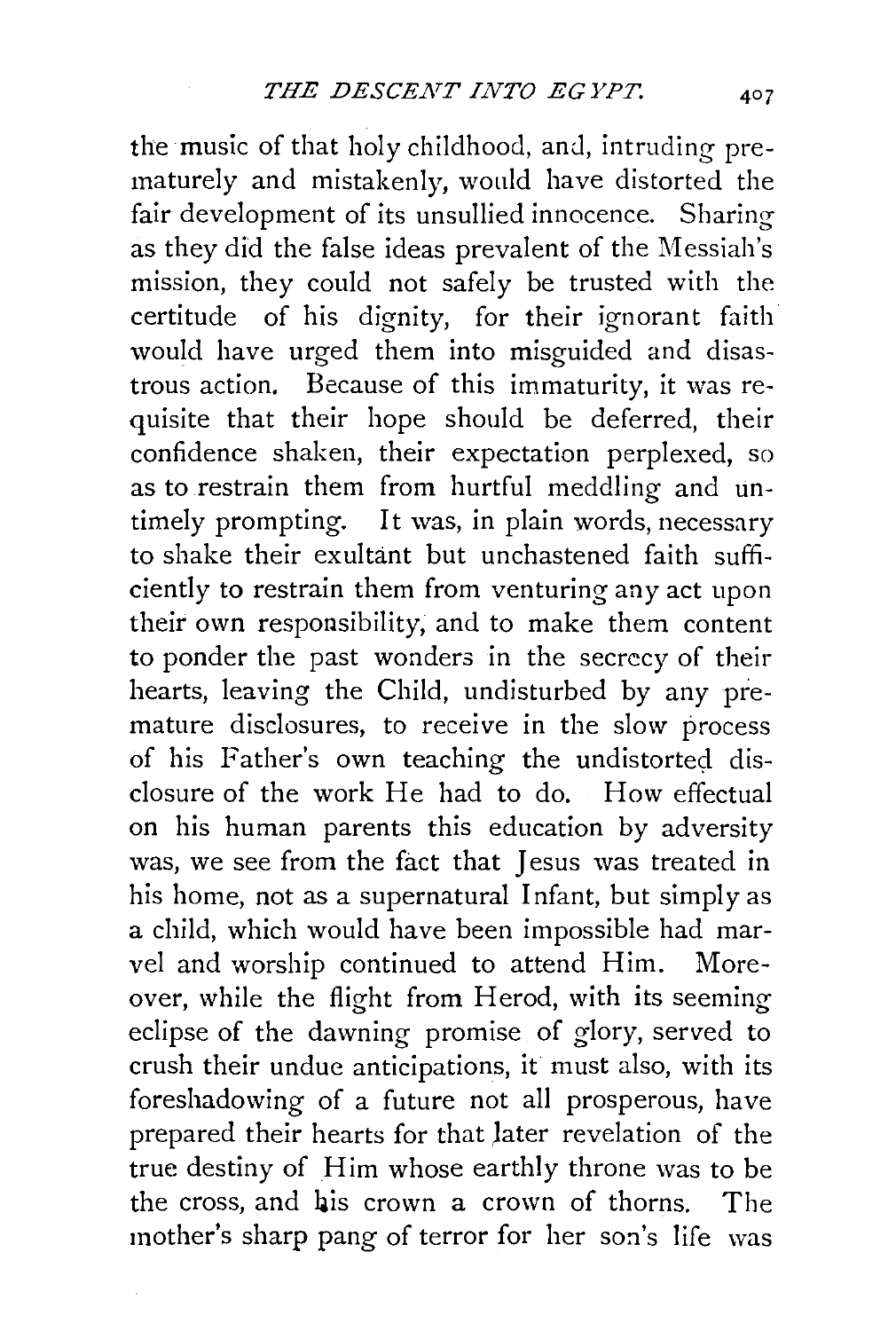the first presaging thrust of the sword that was to pierce through Mary's heart. And the chill gloom of that fear-haunted night was the earliest falling of that shadow of the cross which hovered, like a soul of care, even in the brightest sunshine of that fair life. The chastening memory of proud dreams rudely broken by that midnight agony of dread, and the patient resignation of lowly submission learned during the Egyptian exile, cannot but have contributed in many ways to make the relation of the parents to their sacred Charge more reverent and true and solemn.

Striking confirmation of the justness of this conception of the real purpose served by the Descent into Egypt is furnished by the allusion to Old Testament history which the Evangelist makes when he ends his narrative with the words, " That it might be fulfilled which was spoken of the Lord by the prophet, Out of Egypt have I called my son!" We say allusion to Old Testament history, because it is not fair to assume from this passing reference, made with the customary citation-formula of the period, that the writer supposed the words to be a direct prediction of Christ, which they certainly are not.<sup>1</sup> The prophet is expressly speaking of Israel; and what the Evangelist means by the quotation, is to call attention to the fact that the nation's sojourn in Egypt, with the subsequent restoration, is

 $1$  It seems hardly necessary to call attention to the impropriety of reading the quotation-formuh as if it implied that the Egyptian banishment was brought about by Providence in order to fulfil the prophecy. Even were this a direct prediction, surely it were more natural to say that the occurrence was foretold because it was to happen, than that the event happened because it was foretold ; that prophecy conformed itself to the future history, rather than that the history was determined by an arbitrarily-framed prophetic programme;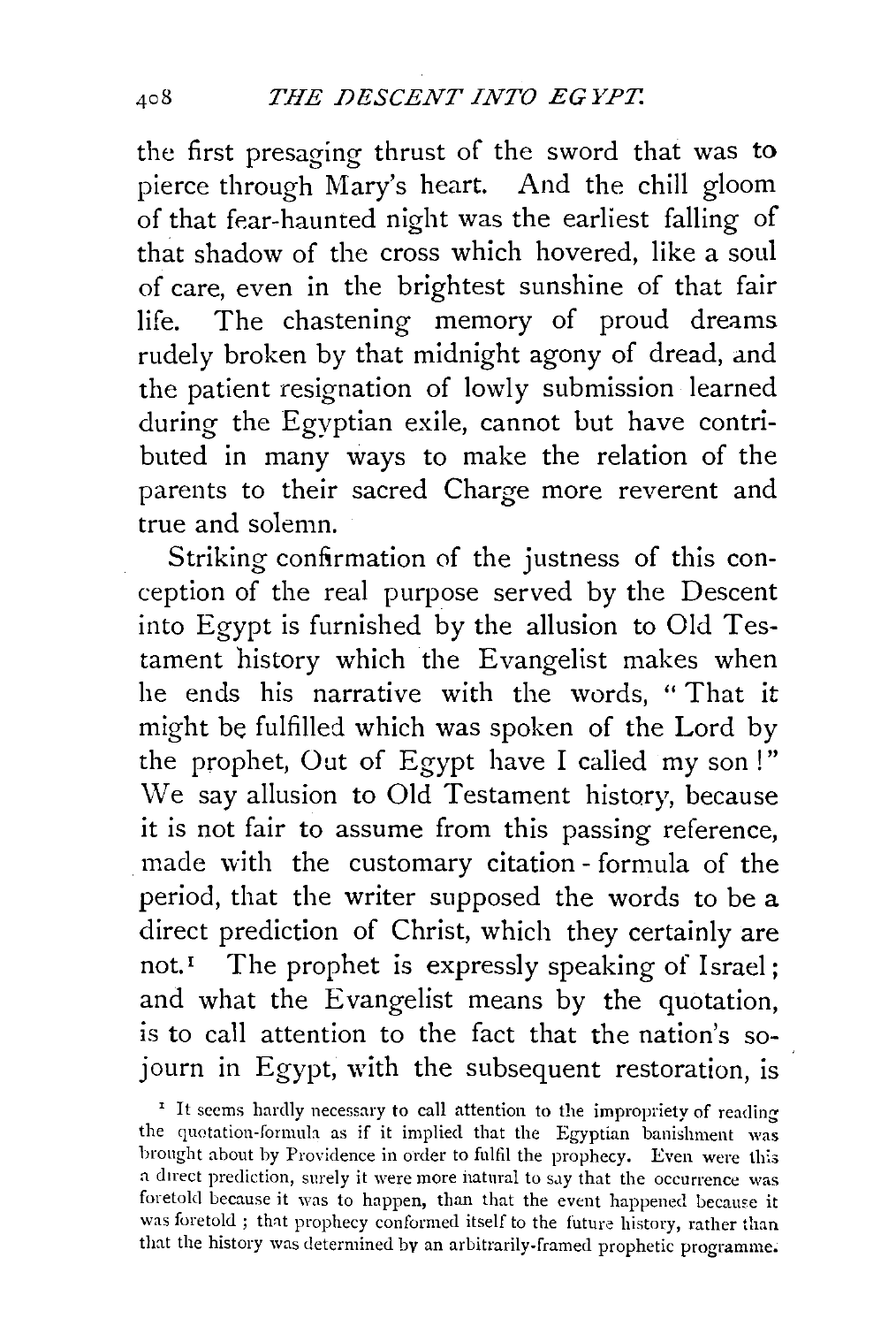prophetic of what befell the Infant Jesus. For the one event is typical of the other, in the sense that from the first the second might be expected, since the unchangeableness of the Divine Will, working straight on toward a set purpose on fixed principles that determine uniformity of action, may be counted on in like situations to produce like *dénouements*. This being the foundation of the prophetic power of types, we shall feel the full foreshadowing force of the present instance only when the closeness of the analogy between the two events is appreciated ; and that is much greater than is commonly supposed. Naturally enough, the Evangelist emphasizes only the matter-of-fact resemblance in the identity of Egyptian banishment and Divine restoration. But besides this external similarity, with our clue we shall discover also identity of inner motive and underlying design.

The household of Jacob had to leave the Promised Land and descend into Egypt, because their lives were imperilled by a famine, just as had the Infant Jesus, his life being menaced by Herod's hate. But as in the latter case the true purpose was tc secure for the Redeemer the kind of life essential for the performance of his work, so, in the other, the grand object accomplished was to remove the Redemption People from a position which would have been fatal to their Divine destiny, and to place them in an environment that would secure their normal and necessary development. For we find that the treasure of the monotheistic and redemptive reiigion confided to the house of Jacob, depending as it did for its safety on their national separateness, was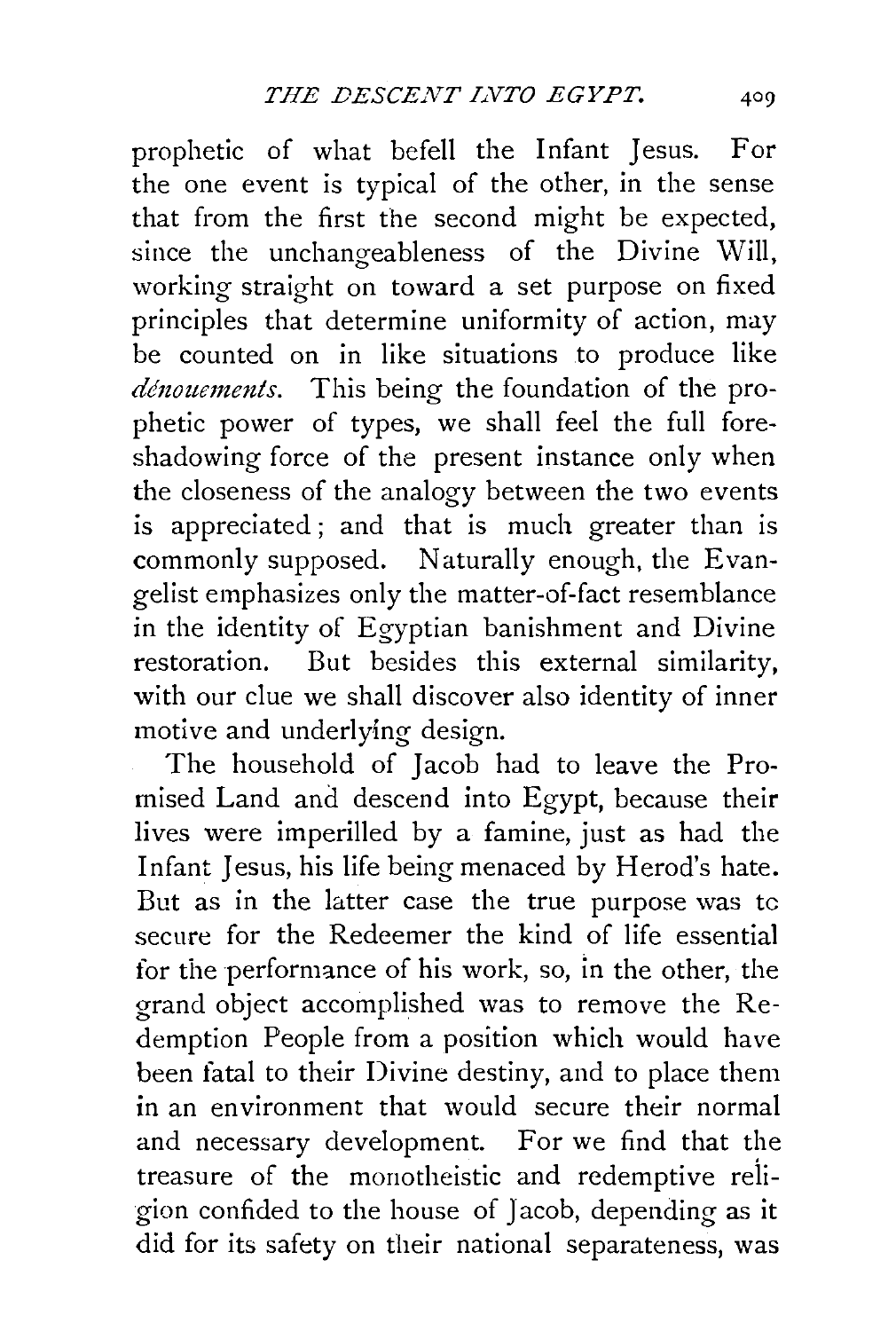in imminent hazard from intermarriage with the nomad families of Canaan, who-shepherds like themselves-were ready enough to form such al-<br>liances. Therefore it was that on occasion of the Therefore it was that, on occasion of the famine, they were transferred to Egypt, where their national isolation was ensured, since, as we read, "every shepherd is an abomination unto the Egyptians." And not till Egypt had served its end, and through the exile God had hindered his great purpose from being frustrated, did He triumphantly bring his people back to the Land of Promise. Now, inasmuch as the Almighty will unchangeably execute his redemptive decree, the Divine action in this event was typical and prophetic of what would be done in a similar emergency. Thus, in a very profound and wide sense, the Old Testament story was a foreshadowing of the New Testament event; while the accuracy of our understanding of the purpose of the latter is confirmed by the identity of motive in the former.

It is of course true that the applicability of such prophetic reference in the type to subsequent events could not be perceived beforehand save as a general expectation, and it may therefore be urged that it is valueless. As no doubt it is, if the sole worth of the prophetic aspect of the Divine Revelation be the pleasurable surprise afforded superstitious minds by the discovery of remarkable coincidences between prediction and fulfilment. But if the real value and purpose of the Divine manifestation be to guide, comfort, and strengthen men's souls, then surely two of its most precious powers are the reassuring foreknowledge of God's fidelity to his promises, and the